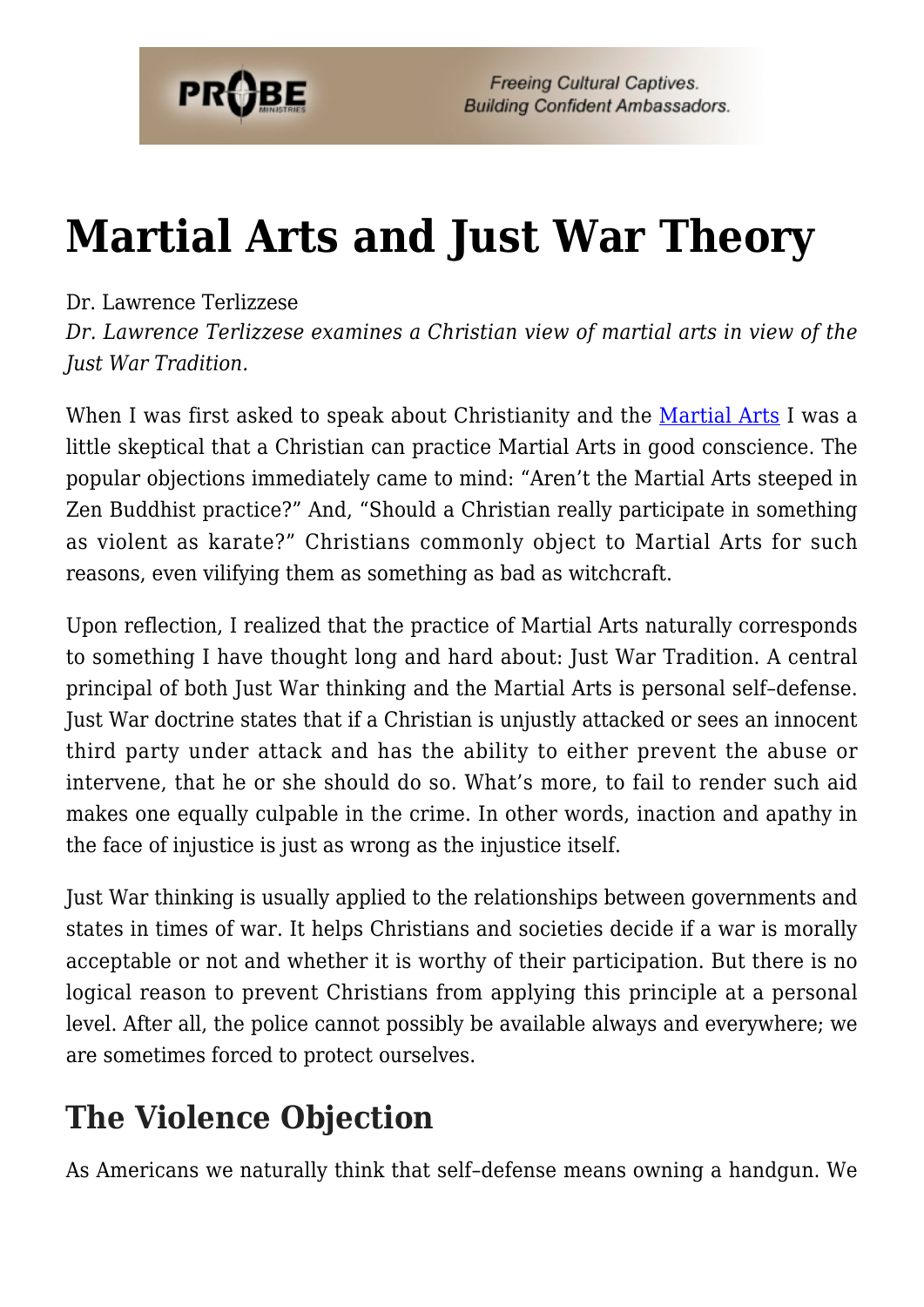

**Freeing Cultural Captives. Building Confident Ambassadors.** 

live in a gun culture that accepts firearms as a God–given right protected by Law. Christians generally have no objections to gun ownership even though the potential for disaster is obvious. But when it comes to a safer alternative to guns, such as the Martial Arts, practitioners are met with a flurry of protests as if they are embracing some foreign religion. Now, to clear the air, I am entirely in favor of the Second Amendment right to bear arms. I am simply suggesting that those individuals who choose to practice the Martial Arts as a means of self–defense have chosen a safer alternative to gun ownership. (I assume that the discipline replaces gun ownership for them. From observation, gun owners and Martial Arts participants are generally not the same people.)

Guns are so easy to use that the potential for abuse and misuse is frightening and lethal. The Martial Arts, however, requires training, discipline and values related to peace and human dignity. One is taught self–control and respect for life that must accompany any notion of self–defense. Students are taught not to kill but rather to apply only the force necessary for a given situation.

One of the ironies of war states that the defender may become more powerful than the aggressor. This principle was clearly demonstrated in World War II when the Allies routed the Axis powers. At this point, if the defending party does not possess a system of values that imposes limited action out of respect for human life, then the defender becomes the aggressor by virtue of his advantage of power. Only a notion of justice tempered with mercy will prevent the just party from slipping into injustice and excessive aggression.

At the personal level, it is very difficult to achieve limited action that seeks to apply only the necessary force when it comes to using firearms. For example, various schools of Martial Arts often teach restraint in kicking or punching, using only enough force to defend oneself. Bullets cannot be recalled and their results are almost always fatal or horribly injurious. On the other hand, Martial Arts techniques like karate are inherently limited in their effects—despite violence–filled popular Kung Fu movies. They are designed to apply only the force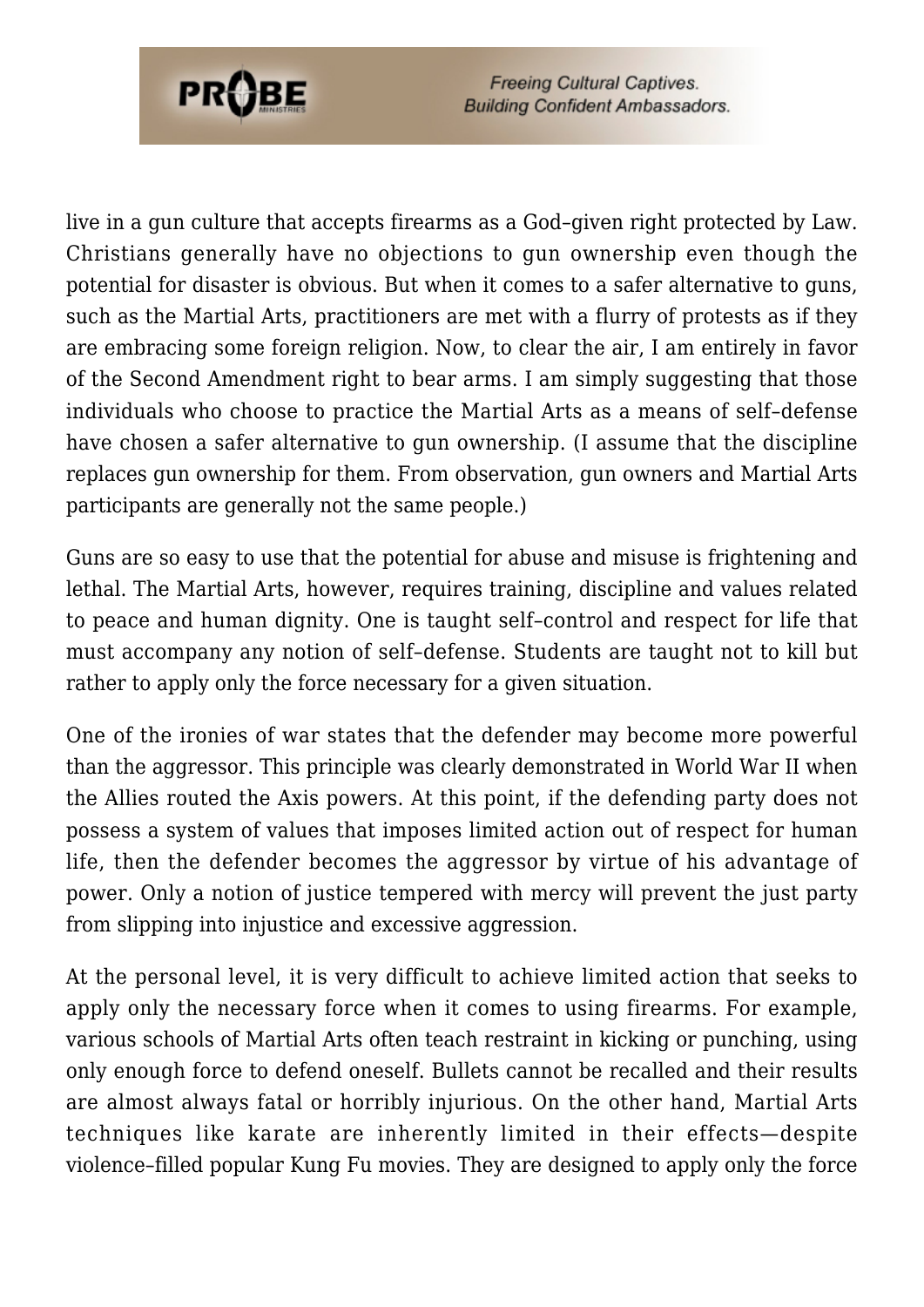

necessary to achieve the goal of self–defense without killing or permanently disabling the opponent. Kicks, chops and blocks will always prove less fatal or damaging than shooting someone at point blank range. The use of force is never ideal or welcome, but if given the choice between karate or a .357 magnum for self–defense, the former clearly comes closer to Christian notions of justice and mercy than the latter.

## **The Eastern Mysticism Objection**

The second objection, that the Martial Arts are *necessarily* tied to Eastern mysticism and thus that any Christian practicing these Arts is betraying Christianity, is much easier to answer. The common misconception is that Bodhidharma, the founder of Zen, brought the Martial Arts from India to China in the Sixth Century AD with the spread of Zen Buddhism. Later, the practice spread to Japan. It is certainly true that the East has created a synthesis between the Martial Arts and mystical philosophy, but this creation represents a fairly modern innovation, especially in Japan with the rise of the Samurai warrior around 1300 AD. This is the most prominent symbol of the Martial Arts in the American mind. These Arts were practiced for millennia before the arrival of Zen in China or Japan and go as far back as 2000 BC in Mesopotamia. Historically speaking, there is no necessary connection between Zen and the Martial Arts.

Philosophically speaking, there is no necessary connection between Zen and the Martial Arts, either. Zen philosophy teaches a way of meditation or a means of achieving enlightenment focused on the practical and tangible world as opposed to the spoken or written word. That is, it doesn't rely on sacred texts or traditional reason, but rather on intuitive experience. Zen adherents prefer practice and encounter with reality rather than simply talking about it. Since the Martial Arts are also very practical and physical, this makes Zen attractive to many Martial Artists, but this represents an incidental connection, not a logically necessary one. The connection between the two practices is a convenience. One no more has to be a Buddhist to practice the Martial Arts than one has to be a